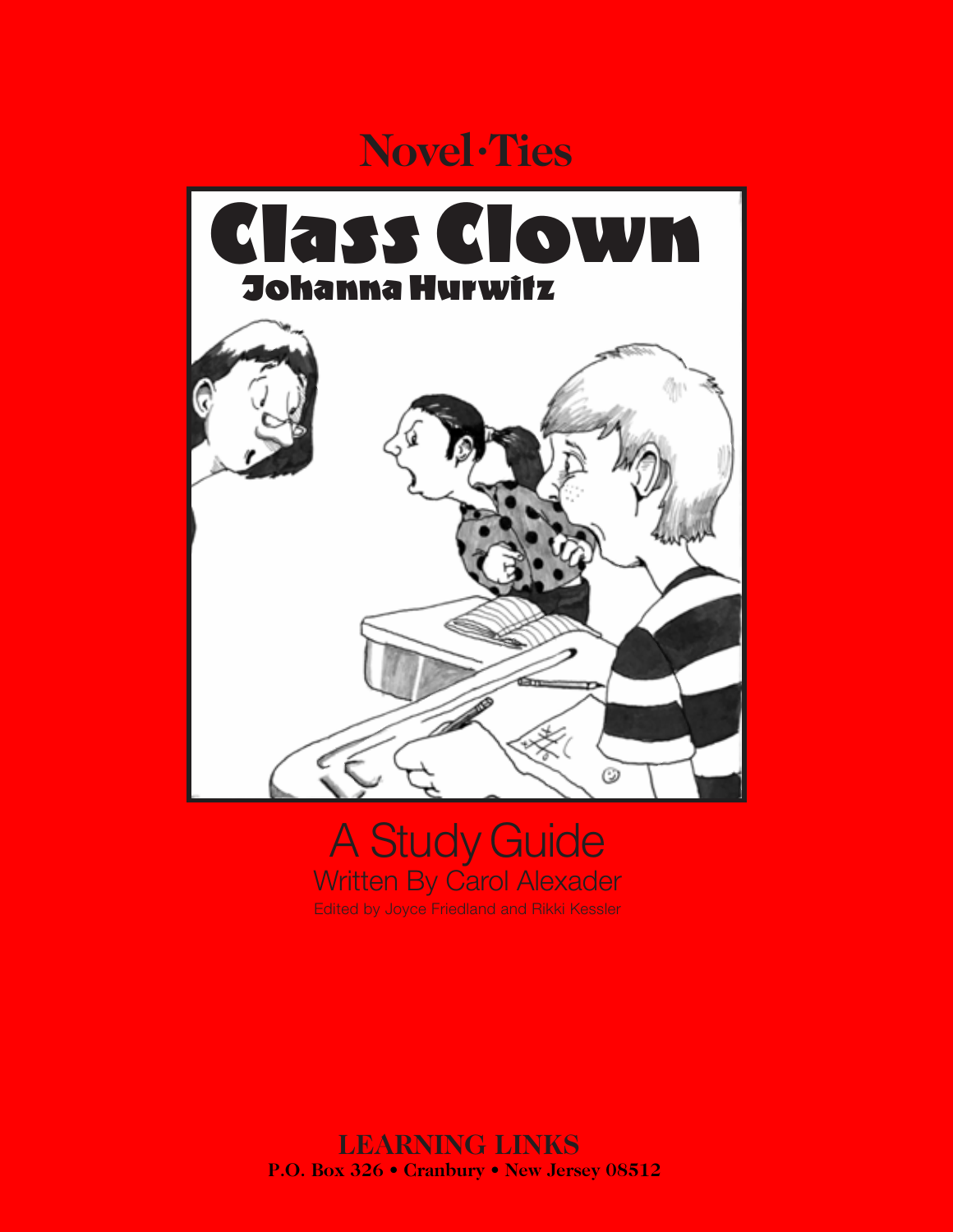## **TABLE OF CONTENTS**

| Chapter $1, \ldots, \ldots, \ldots, \ldots, \ldots, \ldots, \ldots, 4 - 6$                 |
|--------------------------------------------------------------------------------------------|
| Chapters $2, 3, \ldots, \ldots, \ldots, \ldots, \ldots, \ldots, \ldots, 7 - 8$             |
| Chapter $4.\dots\dots\dots\dots\dots\dots\dots\dots\dots\dots9-11$                         |
| Chapter $5. \ldots \ldots \ldots \ldots \ldots \ldots \ldots \ldots \ldots \ldots 12 - 13$ |
| Chapter $6. \ldots \ldots \ldots \ldots \ldots \ldots \ldots \ldots \ldots \ldots 14 - 15$ |
|                                                                                            |
|                                                                                            |
|                                                                                            |
| Suggestions For Further Reading 22                                                         |
|                                                                                            |

*Novel-Ties® are printed on recycled paper.*

*The purchase of this study guide entitles an individual teacher to reproduce pages for use in a classroom. Reproduction for use in an entire school or school system or for commercial use is prohibited. Beyond the classroom use by an individual teacher, reproduction, transmittal or retrieval of this work is prohibited without written permission from the publisher.*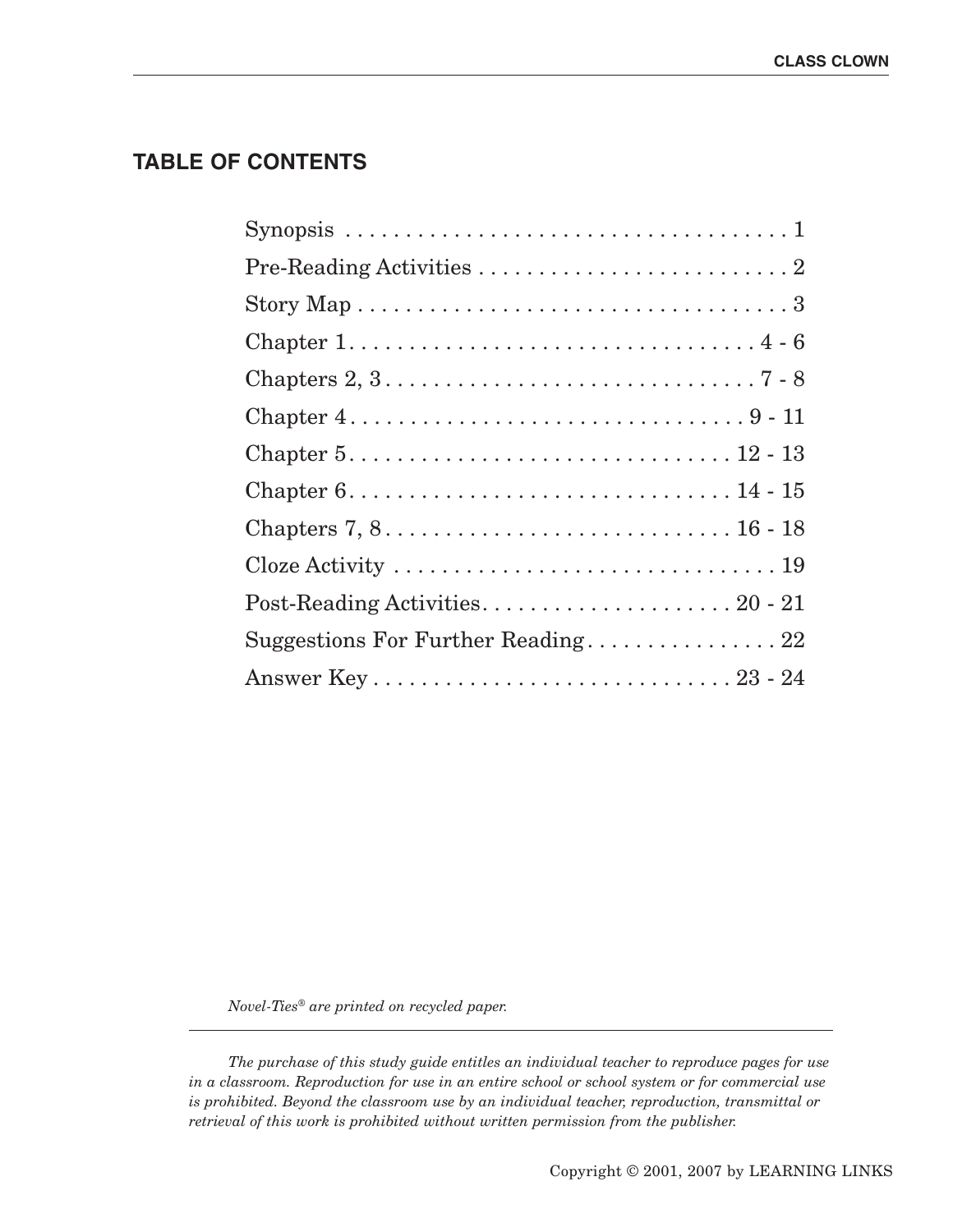#### **For the Teacher**

This reproducible study guide to use in conjunction with the book *Class Clown* consists of lessons for guided reading. Written in chapter-by-chapter format, the guide contains a synopsis, pre-reading activities, vocabulary and comprehension exercises, as well as extension activities to be used as follow-up to the novel.

In a homogeneous classroom, whole class instruction with one title is appropriate. In a heterogeneous classroom, reading groups should be formed: each group works on a different novel at its own reading level. Depending upon the length of time devoted to reading in the classroom, each novel, with its guide and accompanying lessons, may be completed in three to six weeks.

Begin using NOVEL-TIES for reading development by distributing the novel and a folder to each child. Distribute duplicated pages of the study guide for students to place in their folders. After examining the cover and glancing through the book, students can participate in several pre-reading activities. Vocabulary questions should be considered prior to reading a chapter; all other work should be done after the chapter has been read. Comprehension questions can be answered orally or in writing. The classroom teacher should determine the amount of work to be assigned, always keeping in mind that readers must be nurtured and that the ultimate goal is encouraging students' love of reading.

The benefits of using NOVEL-TIES are numerous. Students read good literature in the original, rather than in abridged or edited form. The good reading habits, formed by practice in focusing on interpretive comprehension and literary techniques, will be transferred to the books students read independently. Passive readers become active, avid readers.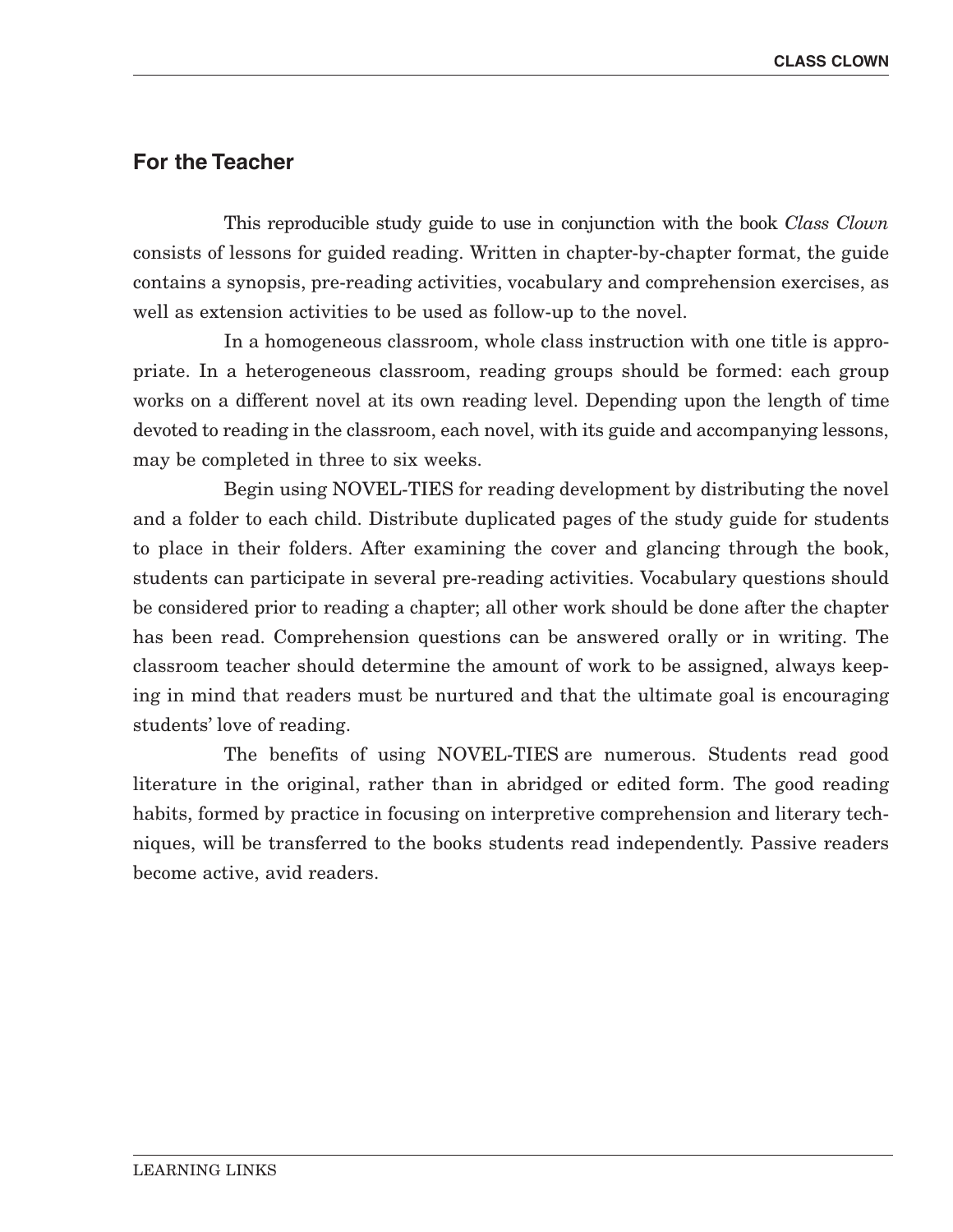## **STORY MAP**

|        | Title <b>Class Clown</b> |  |
|--------|--------------------------|--|
| Author |                          |  |

| <b>Main Characters</b> | <b>Description</b> |
|------------------------|--------------------|
| Lucas                  |                    |
| Cricket                |                    |
| Mrs. Hockaday          |                    |
| Julio                  |                    |

| <b>Plot-Main Events</b> |                                                                                                                      |  |  |  |  |
|-------------------------|----------------------------------------------------------------------------------------------------------------------|--|--|--|--|
| First,                  |                                                                                                                      |  |  |  |  |
| Then,                   |                                                                                                                      |  |  |  |  |
| Next,                   | <u> 2000 - Jan James James Jan James James James James James James James James James James James James James Jam</u> |  |  |  |  |
| Finally,                |                                                                                                                      |  |  |  |  |